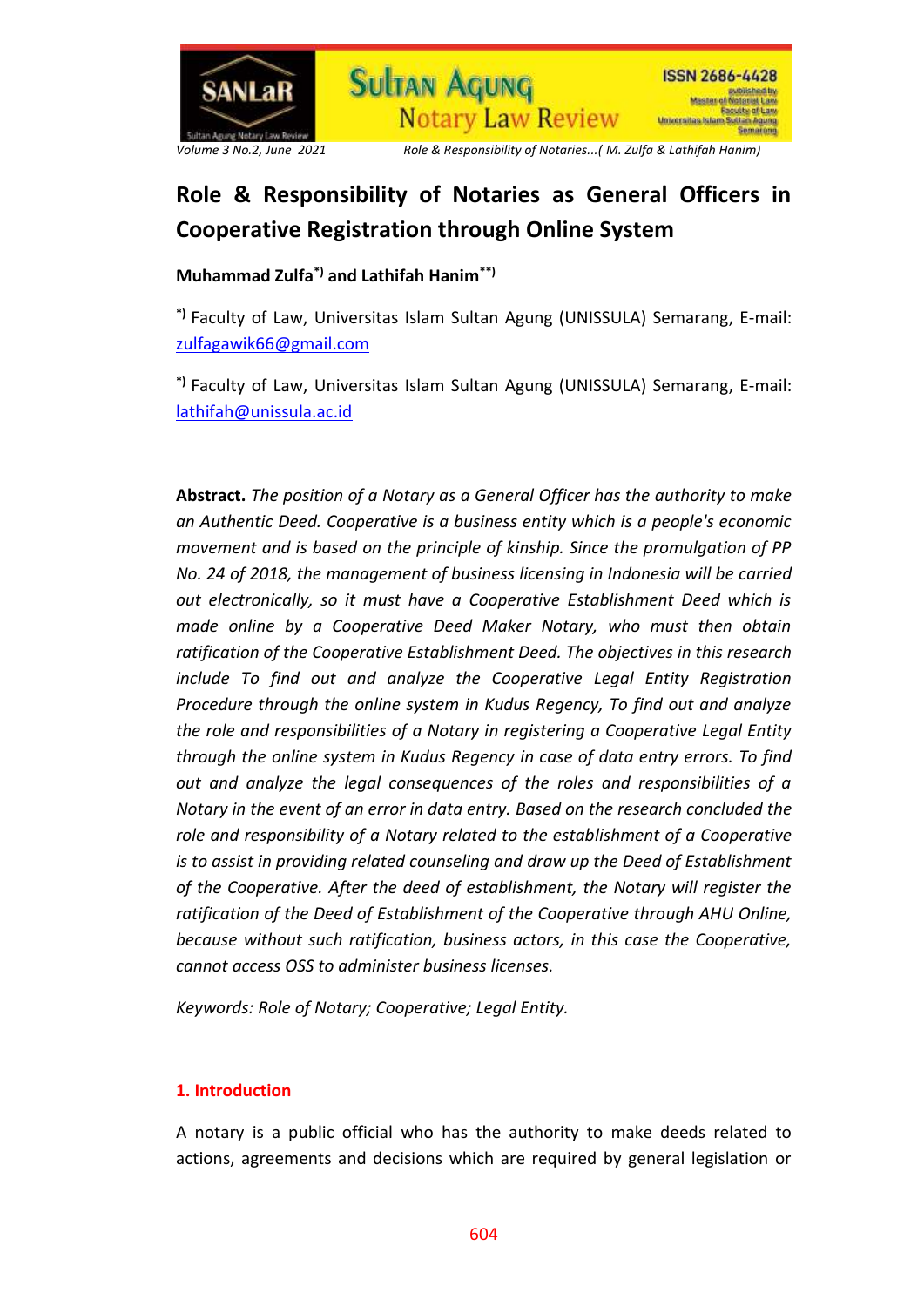the parties concerned to be stated in an authentic letter, determine the date, save the deed and provide a grosse (a valid copy). The copies and quotations thereof, and all of them during the making of the Deeds are not also obligated to officials or specifically become their obligations.<sup>1</sup>

In the provisions of the Notary Position Regulations and the Notary Position Act (UUJN) it essentially states that the main task of a Notary is to make Authentic Deeds. In Article 1870 of the Civil Code it is stated that the Authentic Deed gives an absolute agreement to the parties who make it. Thus, the importance of the position of a notary is in the authority of a notary given by law to make absolute evidence or tools and therefore the authentic deed is essentially correct. So it is very important, especially for those who need it in personal or business matters.

Of the many needs for an Authentic Deed in the business sector, one of which is a Cooperative Deed. Lately, Cooperatives are the most popular form of business and are most favored by people who are involved in the business or business world because of their limited liability. Based on Act No. 25 of 1992 concerning cooperatives, article 1 explains that cooperatives are business entities consisting of individuals or cooperative legal entities based on their activities based on cooperative principles, as well as a people's economic movement on the principle of kinship.

The use of Authentic Deeds in the field of cooperatives in districts, including in Kudus Regency, is a new thing for both the community and the Notary himself. Establishment of a Notary as a Cooperative Deed Maker, Notaries are required to be able to carry out their roles professionally so that they can provide good service to people who come before a Notary to make a Cooperative Deed.

The change from manual system to electronic or online system is expected so that the registration or ratification can run more efficiently and more effectively. Not different from the previous provisions, in this new provision in its implementation still requires the role of a Notary. In the implementation of online SABH, it is possible that there will be a problem that can become an obstacle, especially related to the role of a notary.

 $\overline{a}$ <sup>1</sup> Erina Permatasari. (2017). "Peran dan tanggung jawab Notaris Terhadap Pelaksanaan Pendaftaran Badan Hukum Perseroan Terbatas Melalui Sistem Online". Dalam *Jurnal Akta, Volume 4 No. 3* September 2017 p.401.url <http://jurnal.unissula.ac.id/index.php/akta/article/view/7669> accessed on January 19, 2021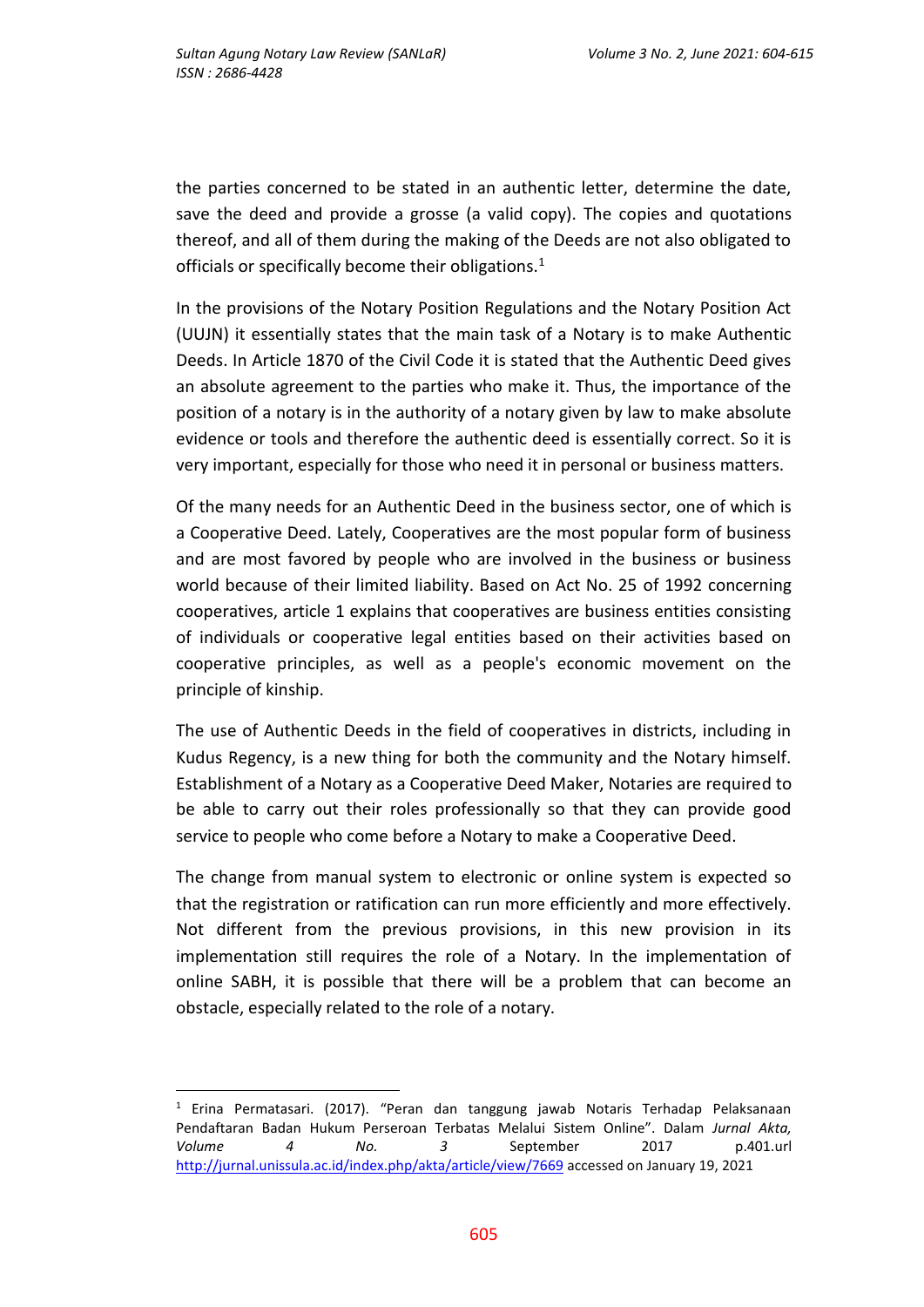Constraints that can occur include lack of knowledge and understanding of the Legal Entity Administration System (SABH), lack of skill in operating computers and the internet as the main means of online SABH, and other shortcomings.

Things like this make it very possible for data entry errors or data validity to occur and even misuse of data can occur. If this happens, the consequences that arise in it are the responsibility of the Notary himself.

### **2. Research Methods**

This study uses the normative juridical method to find the truth with the logic of normative legal science. In this study used descriptive analytical research specifications. This research specification aims to describe the applicable regulations comprehensively and systematically. The method of collecting legal materials is literature study supported by interviews and the analytical method used in this study uses qualitative methods.

#### **3. Results and Discussion**

### 3.1. How to Make a Cooperative Legal Entity Deed

Notary as a Notary for Cooperative Deed Maker, hereinafter abbreviated to (NPAK). NPAK is regulated in Article 4 of the Decree of the Minister of Cooperatives No. 98 of 2004 concerning Notaries as Cooperative Deed Making Officials, that Notaries are General Officials appointed based on the Notary Position Regulations, which are authorized by the Government to make Deeds of establishment, Deeds of amendments to the articles of association and other Deeds related to Cooperative activities.

The process of establishing a Cooperative begins with the implementation of a Cooperative Formation Meeting where for Primary Cooperatives at least 20 founding members are present, while for Secondary Cooperatives at least 3 (three) Cooperatives are present through their representatives.

The meeting for the formation of the Cooperative is attended by the Officials of the Office/Agency/Agency in charge of the local Cooperative according to the domicile of the members, where the presence of the official aims, among others, to provide direction regarding the formation of the Cooperative. The process of conducting the formation meeting as a resource person if there are questions related to cooperatives and to examine the contents of the concept of the Articles of Association made by the founders before being "deed" by the local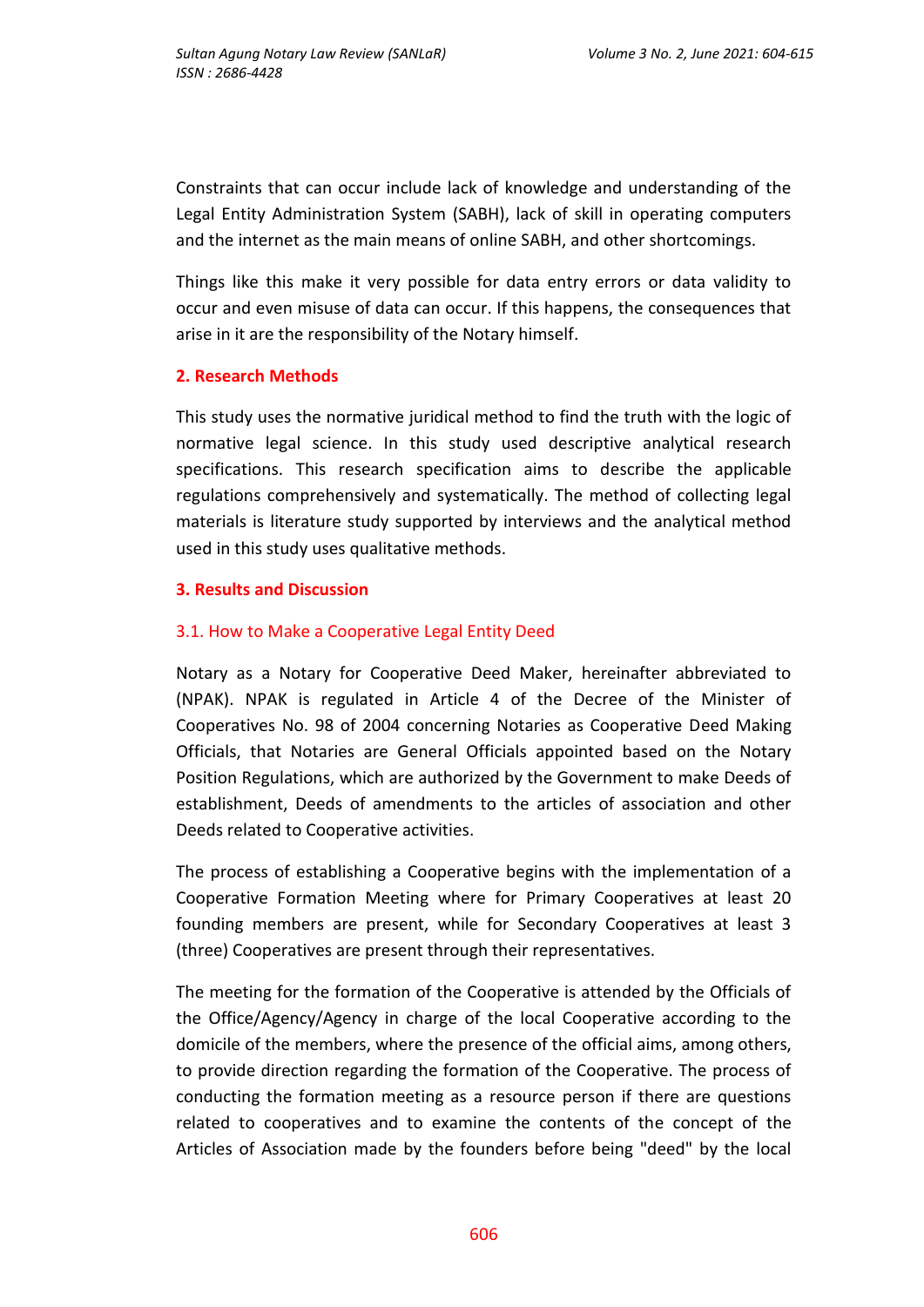Cooperative Deed Maker Notary. In addition, if possible, the establishment meeting can also be attended by a Notary Making Cooperative Deed, namely a Notary appointed through a Decree of the State Minister for Cooperatives and SMEs to assist in making/composing a Deed of Establishment, amendments to the Articles of Association and the dissolution of the Cooperative.

The establishment meeting will discuss the Articles of Association of the Cooperative which includes, among others:

- a. Name and place of domicile;
- b. Purpose and objectives;
- c. Type of Cooperative and Field of Business;
- d. Membership;
- e. Meeting of members of the Supervisory and Management Board;
- f. Capital;
- g. Term and SHU.
- h. The creation or preparation of the Deed of Establishment of the Cooperative can be made by the founders (in the event that there is no NPAK in the local area) or made by NPAK.

After the requirements from the Cooperative Service are met, namely, the Cooperative Establishment Meeting, making minutes, minutes and counseling from the Cooperative Service, the complete submission is submitted to the Notary for making the Cooperative Deed.

Then the Notary sends the documents for the establishment of a Cooperative to the District Cooperative Office using the latest system, namely Online. All files including the Deed of Establishment sheet by sheet are scanned and sent to the Cooperative Service website using a Notary account that has been registered with the Cooperative Office as a Cooperative Deed Maker Notary (NPAK). As for the process of ratifying the Cooperative with a maximum period of 6 (six) working days and a maximum of 30 (thirty) working days. In the process of ratification, the Cooperative Office checks the location where the Cooperative office will be made.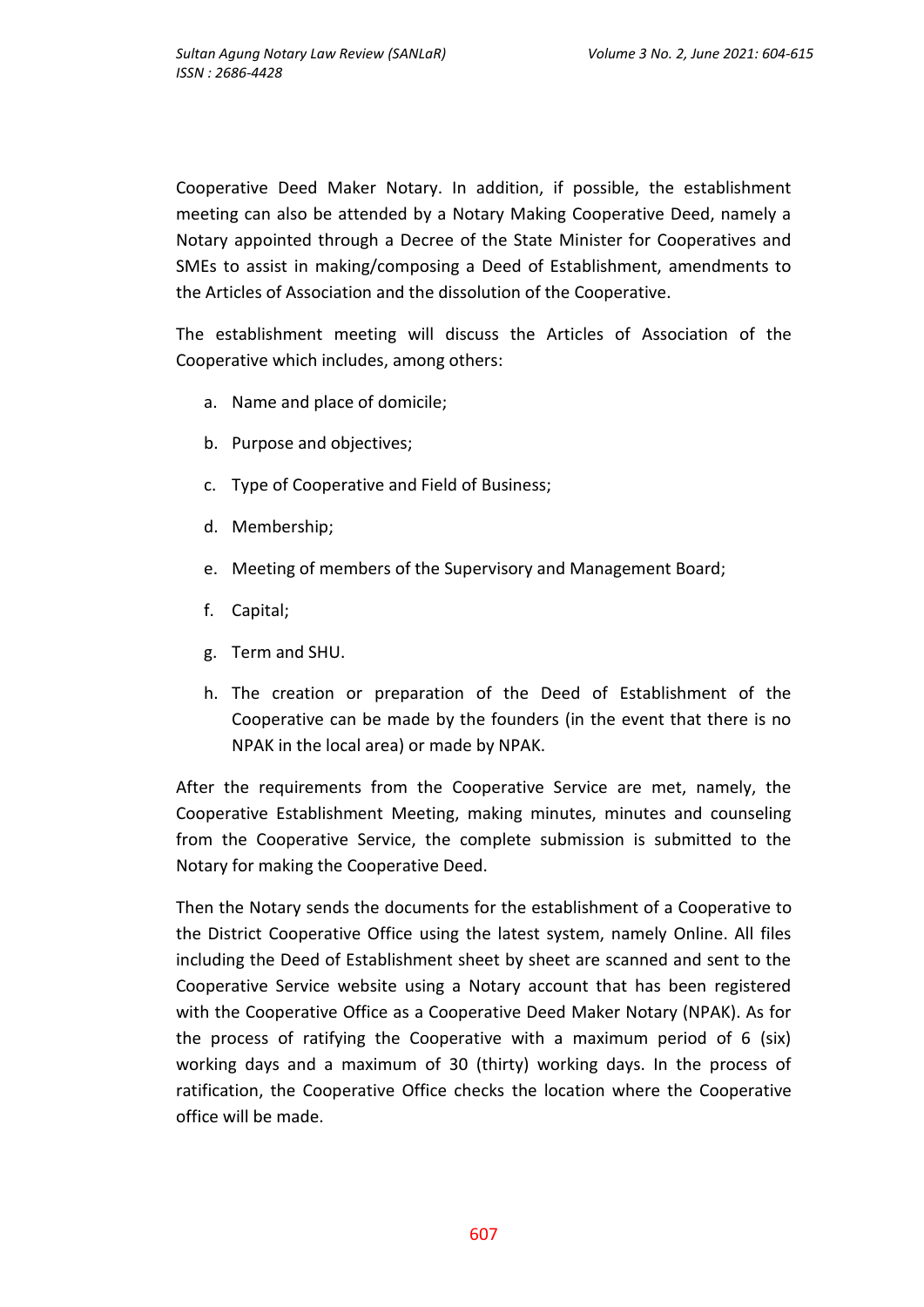## 3.2. Cooperative Legal Entity Registration Procedure through the Online System in Kudus Regency

In UUJN it has been regulated that the authority possessed by a Notary is to make an Authentic Deed relating to matters relating to acts, agreements and other authorities regulated by law and/or required by those who have an interest to be included in the Act. Authentic Deed, as long as the Deed to be made is not excluded, it is assigned to an official or other person who has been regulated by law. For people who need a means of proof, the Authentic Deed is very important, both in terms of business interests and in terms of personal interests.

Legal Entities are legal subjects other than humans, meaning that legal entities, like humans, have rights and obligations in the eyes of the law. According to R. Subekti, a legal entity is basically an entity or association that can have rights and act like humans, and has its own wealth, can be sued or sued before a judge. $2$ 

According to E. Utrecht Legal Entity (rechtspersoon) is a body which according to law has the power (authority) to support rights, which is not soulless, or more precisely, which is not human. A legal entity as a social phenomenon is a real phenomenon, a fact that is truly in legal relations even though it is not in the form of humans or objects made of iron, wood and so on.

According to Molengraaff, Legal Entities are essentially the rights and obligations of its members jointly, and in it are shared assets that cannot be divided. Each member does not only become the owner as an individual for each part in an indivisible unit, but also as a joint owner for the entire property, so that each individual member is also the owner of the assets organized in the Legal Entity. $3$ 

Cooperatives that already have a Deed of Establishment must apply for approval to obtain the status of a Legal Entity. Based on the provisions of the Regulation of the Minister of Law and Human Rights No. 14 of 2019 concerning the Ratification of Cooperatives (hereinafter referred to as "*PERMENKUMHAM* 14/19"), the application for the approval of the Cooperative Budget is submitted by the Petitioner which in this case is carried out by a Notary as the proxy of the applicant to the Minister who carries out government affairs in the field of law through the Director General of General Legal Administration. .

 $\overline{a}$ 

<sup>2</sup> Chidir Ali, (2000) .*Badan Hukum* , Bandung: Alumni, p. 19

<sup>3</sup> Ali Rido, (2004)*Badan Hukum Dan Kedudukan Badan Hukum Perseroan, Perkumpulan, Koperasi, Yayasan, Wakaf*, Alumni : Bandung, p. 7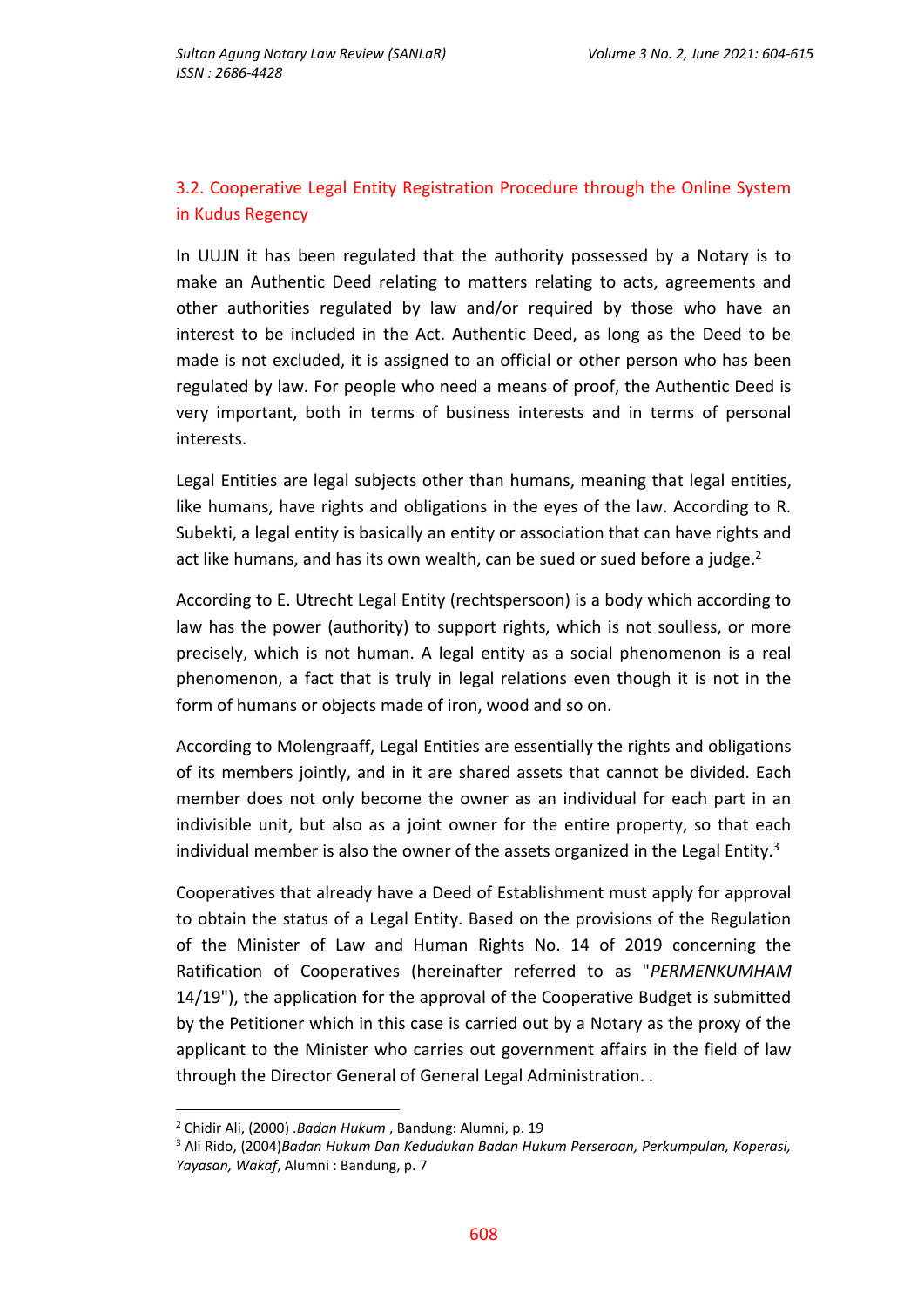The application is submitted in the Legal Entity Administration System (SABH), where prior to the submission of ratification, the applicant must first place an order for the name of the Cooperative. The ratification / submission of the name of the Cooperative aims to provide a specific official identity for each Cooperative that is a legal entity, and to avoid misuse of the name of the Cooperative.

*PERMENKUMHAM* 14/19 stipulates that the submission of the name of the Cooperative is submitted to fill out the format for submitting the name of the Cooperative to the SABH, which at least contains the name of the Cooperative to be ordered and the type of Cooperative.

The name of the Cooperative to be ordered must consist of at least 3 (three) words after the phrase Cooperative and the type of cooperative. If the name has met the requirements and is approved, the Minister will be given electronically, in which case the approval is valid for 30 (thirty) days from the date the approval for the name of the Cooperative is given.

Application for approval of the deed of establishment of a cooperative must be submitted no later than 60 (sixty) days from the signing of the deed of establishment. The application for approval is carried out electronically by filling out the format for ratification of the Deed of Establishment and completing supporting documents in the form of a statement from the applicant regarding the completeness of the documents for the establishment of a cooperative made electronically.

The applicant who in this case is authorized to a Notary is also required to upload the Deed of establishment of the Cooperative as well as the minutes of the Cooperative in the SABH.

If the application is accepted, the Minister will issue a Ministerial Decree relating to the ratification of the Deed of Establishment of the Cooperative through electronic means, then the Notary for the Cooperative Deed Maker can print the Ministerial Decree using white F4/Folio size paper weighing 80 grams The ratification of the Cooperative will be announced in the State Gazette of the Republic of Indonesia.

The next process is to manage the Taxpayer Identification Number (NPWP) for the Cooperative. If the TIN has been issued, the founder can continue with the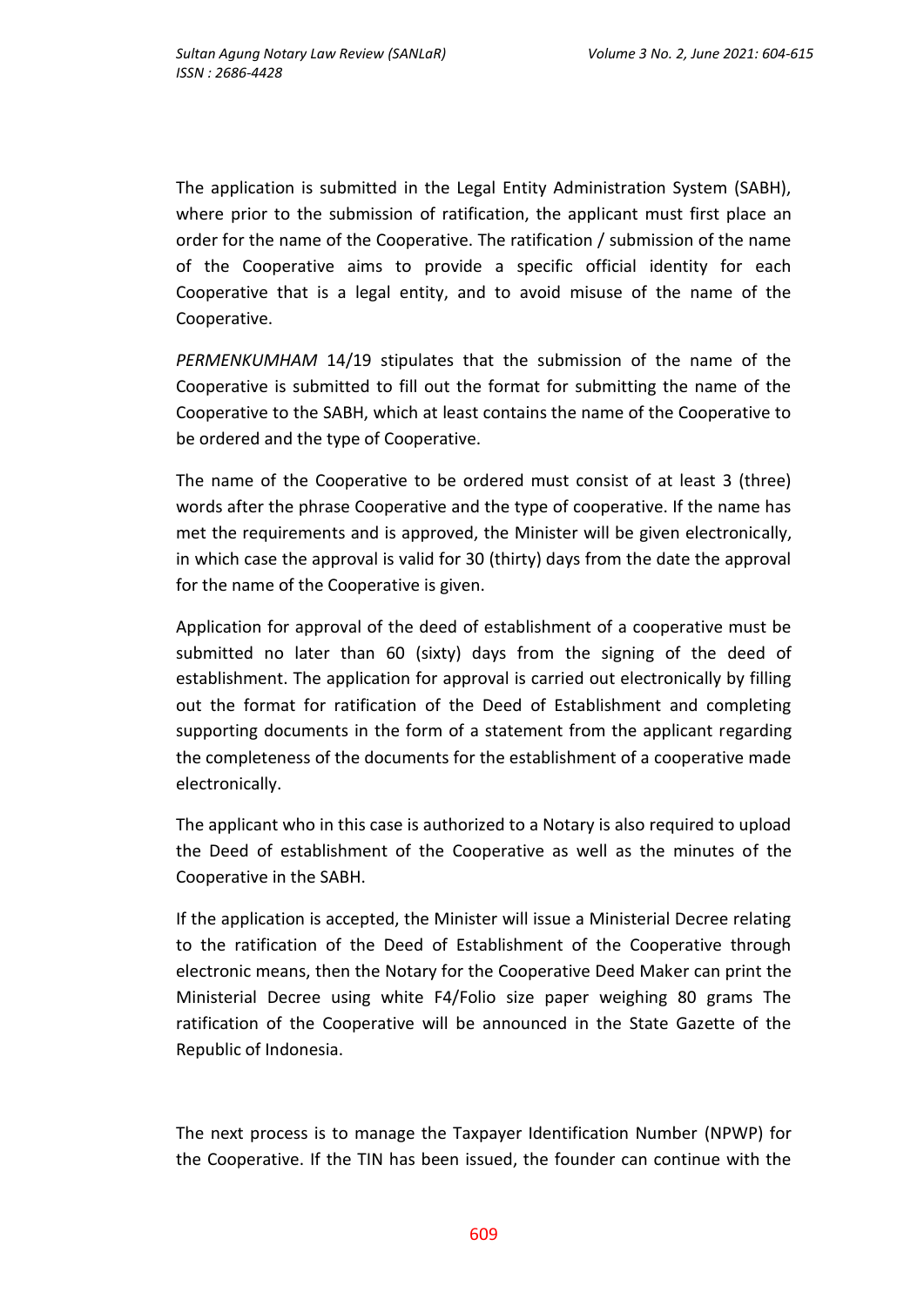OSS (Online Single Submission) registration process to be able to obtain a Business Identification Number (NIB).<sup>4</sup>

So it can be said that the registration of cooperatives using the online system is not only practical but also faster, efficient, effective, economical, transparent and can minimize or prevent the occurrence of acts or actions that violate or conflict with the law such as committing collusion or illegal levies<sup>5</sup>.

When compared with the difference in the Online system, it lies in checking the completeness of documents which is done online, and the Notary does not need to come to the Office of the Ministry of Cooperatives to take care of the Cooperative Legal Entity. To obtain these electronic services, Notary Cooperative Deed Makers who have been registered with the Ministry of Cooperatives can access through registration with the Online system.

With this online system, it is expected to add a Cooperative Deed Maker Notary (NPAK) so that people can more easily and quickly establish a Cooperative Legal Entity.

# 3.3. What are the Roles and Responsibilities of a Notary in registering a Cooperative Legal Entity through the Online system in Kudus Regency in the event of a data entry error?

The role and responsibility of the Notary in the implementation of the Cooperative Deed is very necessary for those who will establish a Cooperative Business Entity, in addition to obtaining legal certainty from the Government, the position of the Cooperative is strengthened by the existence of an Authentic Deed in the form of the Deed of Establishment. The establishment of a Cooperative Deed made by a Notary as a condition to complete a legal act must be made with a Deed. The responsibilities of the Notary are related to the role of the Notary in the process of ratifying the registration of the Cooperative, the responsibilities of the Notary as a General Officer who makes the Cooperative Deed, if there is an error in the establishment of the Cooperative, it can be seen

 $\overline{\phantom{a}}$ 

<sup>4</sup>Widya, E., Prananingtyas, P., dan Ispriyarso, B. (2019). Pelaksanaan Penerbitan Nomor Induk Berusaha Melalui Sistem Online Submission (Studi Pendirian Perseroan Terbatas di Kota Semarang). Notarius, Jurnal Studi Kenotariatan. Semarang). Notarius, Journal of Notary Studies.

<sup>5</sup> Sukarmi & Ong Argo Victoria. (2018). *Cash Waqf in Sustaining Of Indonesian Society "In Legal & Economic Perspective".* AL-ITQAN: Journal of Islamic Sciences: IIUM Malaysia. <https://journals.iium.edu.my/al-itqan/index.php/al-itqan/article/view/43>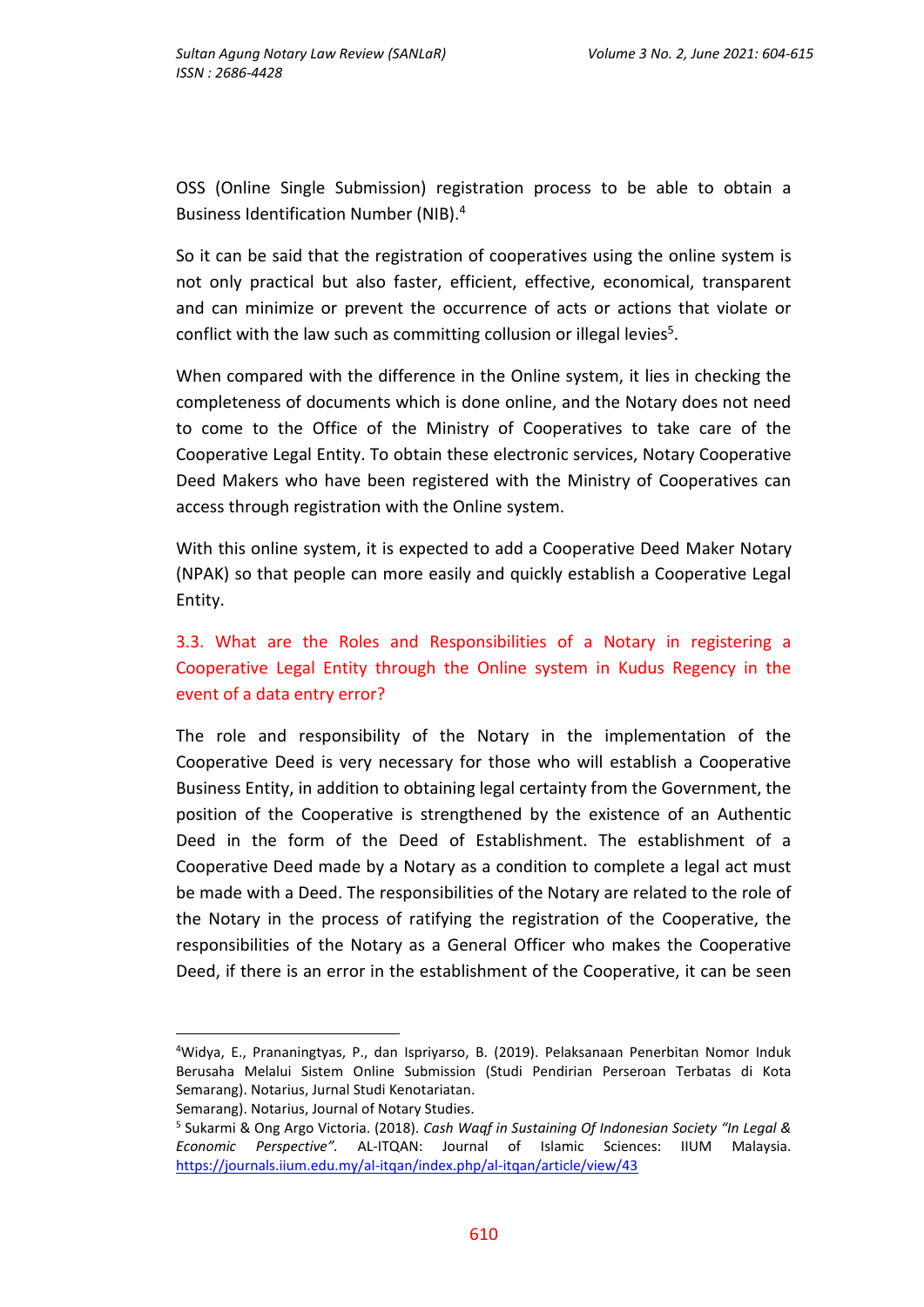in terms of errors in making the Deed of Establishment and errors in entering data.

If there is an error in data entry, the Notary is responsible for making changes to the wrong data, if the error is known at the time of the establishment preview, the data can be immediately changed within the change period for 7 days, but if the error is realized only when the SK for the establishment approval has been issued then the Notary should immediately take care of data changes by making a data change request through the SABH.<sup>6</sup>

3.4. Legal consequences on the roles and responsibilities of a Notary in the event of an error in data entry

A Notary who makes a Deed that is not in accordance with the provisions of the applicable laws and regulations can be subject to strict sanctions by the Notary Supervisory Council so that in the future it can be minimized the making of a Notary Deed that is not in accordance with the provisions of the Laws and Regulations in the field of Notary law.

*Permenkumham* No. 14/2019 Article 4 paragraph (1), the application for ratification of the Deed of Establishment of the Cooperative must be preceded by the submission of the name of the Cooperative. The application for the name of the Cooperative is as follows:

- a. The application for ratification of the Deed of Establishment of Cooperatives is submitted by the applicant to the Minister through the Director General;
- b. The applicant consists of the founders, proxies of the founders, who give power to the Notary; and
- c. Applications are submitted through the Legal Entity Administration System.

According to the results of an interview with Notary Khoirul Alfian, the legal consequence of an error in data entry that applies to the roles and responsibilities of a Notary is that the Deed remains valid, but is accompanied by a Deed of changes made by the Notary accompanied by new data which is sent back to the KEMENKUMHAM with an online system. , which will be followed by the issuance of a new decree.

 $\overline{a}$ 

<sup>6</sup> Notary Khoirul Alfian interview, on April 07 2021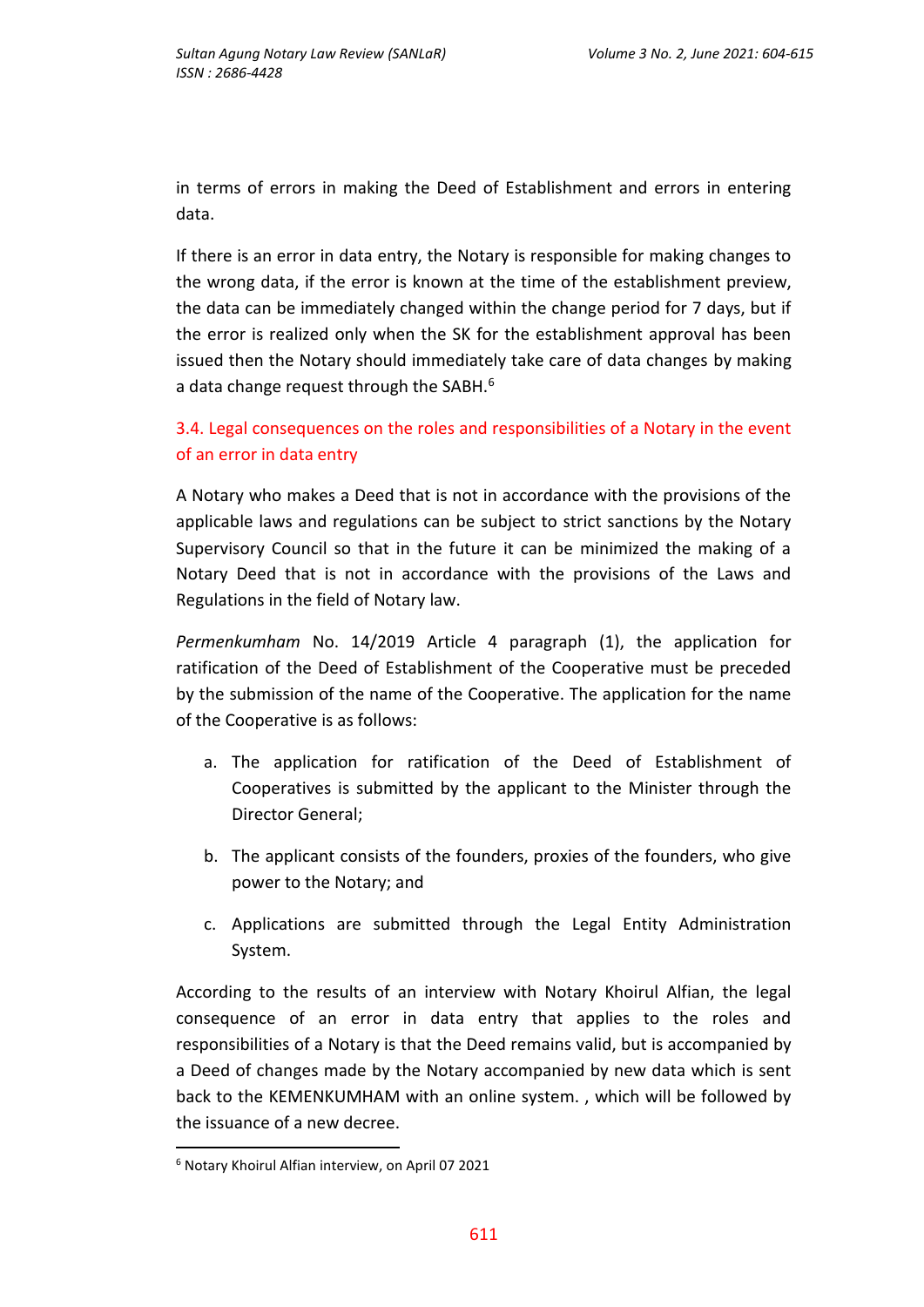Legal Consequences on the Roles and Responsibilities of a Notary in the event of a data entry error, is not related to the ITE Law because there is no article that explicitly or implicitly states that a Notary may be subject to sanctions if he/she makes a data entry error in the registration of a Cooperative Legal Entity with the Online system. However, it is related to Article 1365 of the Notary Civil Code where the error in data entry can harm other parties so that they must compensate by correcting the data and making a Deed of amendment at a cost charged to the Notary who made the mistake.

Notaries in carrying out their duties and positions are very important to carry out the principle of prudence, especially in the process of establishing a cooperative. Notaries as humans also do not escape from mistakes, both personal and related to their position. However, notaries are required to uphold the ethics of the position that has been formulated in the code of ethics for the position of a notary.

In fact, it is possible for a Notary to make a mistake in carrying out a job, so that the error has legal consequences that harm the parties facing it.

According to Syarifin, legal consequences are all consequences that occur from all legal actions carried out by legal subjects against legal objects or other consequences caused by certain events by the law concerned have been determined or considered as legal consequences. Based on this description, to find out whether or not a legal consequence has arisen, the following things need to be considered:<sup>7</sup>

- a. The existence of an act committed by a Legal Subject against a legal object or there are certain consequences of an act, the consequences of which have been regulated by law; and
- b. The existence of actions that are immediately carried out intersect with the implementation of rights and obligations that have been regulated in law (law).

The process of ratifying the Cooperative through the General Legal Administration System (AHU) Online is not always problematic in the system. Problems can also occur on the Notary and on the client side as the founder of the Cooperative between the three are closely related, if there is a problem on

 $\overline{a}$ 

<sup>7</sup>Pipin Syarifin, *Pengantar Ilmu Hukum,* CV. Pustaka Setia, Bandung, 2009, p. 71.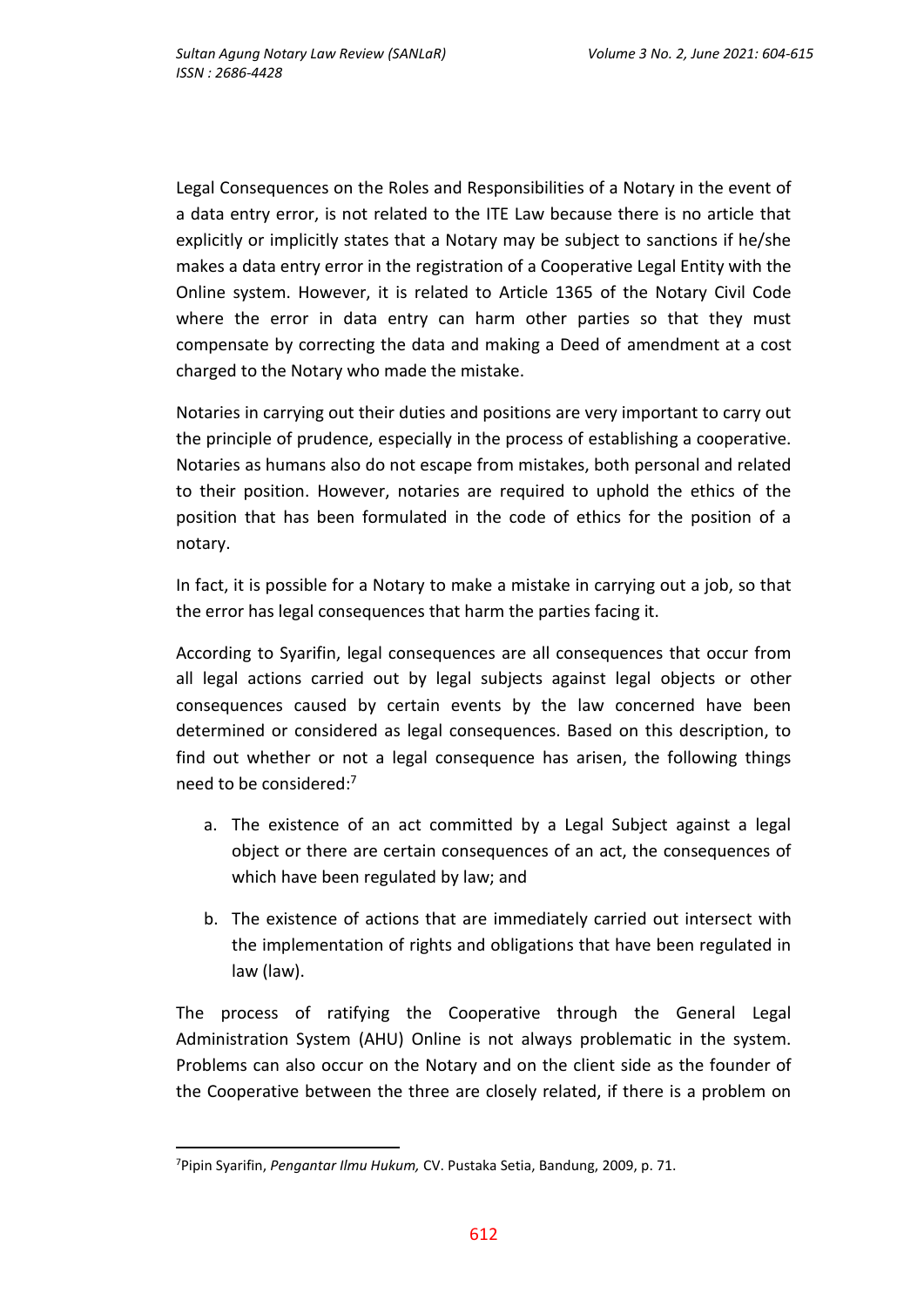one side it will have an impact<sup>8</sup> on the process of ratifying the Cooperative through the AHU Online System as a whole. Therefore, the notary must ensure that the deed made is in accordance with the legal rules that have been determined, so that the interests concerned are protected by the deed.

#### **4. Closing**

 $\overline{a}$ 

During the process of establishing a Cooperative, a Notary who in this case is a Cooperative Deed Maker Notary has a role to provide counseling to the founders. Then on the basis of the power of attorney of the founder, submit an application for approval of the name of the Cooperative. After obtaining approval, the founders make a Cooperative Establishment Deed before the Notary for the Cooperative Deed Maker. After the Deed of Establishment of the Cooperative is completed, then in less than 60 (sixty) days, the Notary, who in this case is the proxy of the founders, will submit the ratification of the Deed of establishment to the Ministry of Law and Human Rights through AHU Online. Without the completion of the ratification process by a Notary through AHU Online, business actors cannot access OSS and take care of business permits. Registration of Cooperatives using the Online system is not only practical but also faster, efficient, effective, economical, transparent and can minimize or avoid the occurrence of acts or actions that violate or conflict with the law such as committing collusion or illegal levies. When compared with the difference in the Online system, it lies in checking the completeness of documents which is done online, and the Notarydoes not need to come to the Office of the Ministry of Cooperatives to take care of the Cooperative Legal Entity. To obtain these electronic services, the Notary for the Cooperative Deed Maker who has been registered using PP No. 24 of 2018 concerning OSS through registration with the Online system. The role of the Notary is not only related to the making of the Deed of Establishment of the Cooperative, but also in other Cooperative activities. Notaries are expected to help provide advice or explanations to the founders of the Cooperative for the future development of the Cooperative. Notaries can make Cooperative Deeds as a whole, so that members of the Cooperative feel directed in building the Cooperative and Legal Consequences on the Roles and Responsibilities of a Notary in the event of a data entry error, is not related to the ITE Law because there is no article that explicitly or implicitly

<sup>8</sup> Deen, Thaufiq., Ong Argo Victoria & Sumain. (2018). Public Notary Services In Malaysia. *JURNAL AKTA*: Vol. 5, No. 4, 1017-1026. Retrieved from <http://jurnal.unissula.ac.id/index.php/akta/article/view/4135>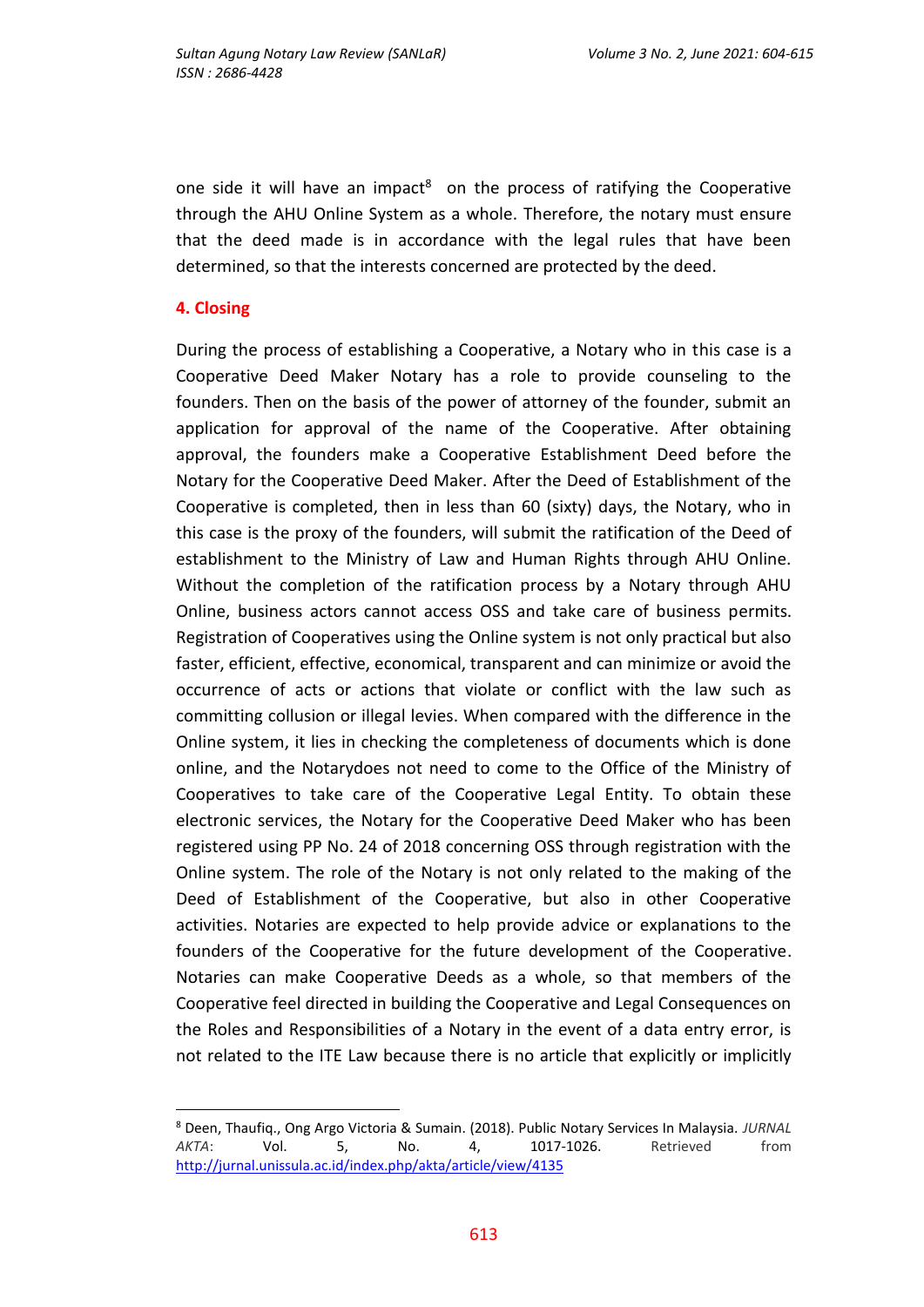states that a Notary may be subject to sanctions if he/she makes a data entry error in registering Cooperatives with the online system.

### **5. References**

*Journals:*

- [1] Deen, Thaufiq., Ong Argo Victoria & Sumain. (2018). Public Notary Services In Malaysia. *JURNAL AKTA*: Vol. 5, No. 4, 1017-1026. Retrieved from <http://jurnal.unissula.ac.id/index.php/akta/article/view/4135>
- [2] Erina Permatasari*, "Peran Dan Tanggung Jawab Notaris Terhadap Pelaksanaan Pendaftaran Badan Hukum Perseroan Terbatas Melalui Sistem Online*", dalam Jurnal Akta, [Vol 4, No 3 \(2017\),](http://jurnal.unissula.ac.id/index.php/akta/issue/view/214) <http://jurnal.unissula.ac.id/> accessed on 06 January 2021, at 10.00 WIB
- [3] I Gusti Ngurah Wira Prabawa, "*Peran Notaris Dalam Pendirian Koperasi Setelah Diberlakukannya Online Single Submission",* Vol 5 No 2 August 2020, [https://ojs.unud.ac.id/index.php/ActaComitas,](https://ojs.unud.ac.id/index.php/ActaComitas) accessed on 09 November 2020, at 09.30 WIB
- [4] Nawaaf Abdullah, *"Kedudukan Dan Kewenangan Notaris Dalam Membuat Akta Otentik"***,** dalam Jurnal Akta, Vol. 4 No. 4 December 2017, [http://jurnal.unissula.ac.id/,](http://jurnal.unissula.ac.id/) accessed on 09 November 2020, at 09.00 WIB
- [5] Sukarmi & Ong Argo Victoria. (2018). *Cash Waqf in Sustaining Of Indonesian Society "In Legal & Economic Perspective".* AL-ITQAN: Journal of Islamic Sciences: IIUM Malaysia. [https://journals.iium.edu.my/al](https://journals.iium.edu.my/al-itqan/index.php/al-itqan/article/view/43)[itqan/index.php/al-itqan/article/view/43](https://journals.iium.edu.my/al-itqan/index.php/al-itqan/article/view/43)

*Books:*

- [1] Badrulzaman , Mariam Darus, (2005), *Aneka Hukum Bisnis*, Bandung : Alumni
- [2] Budiono, Abdul Rachmad. (2005), *Pengantar Ilmu Hukum*, (Malang : Bayumedia Publishing).
- [3] Hadhikusuma, Sutantya Rahardo, (2000). *Hukum Koperasi Indonesia*, Jakarta : Raja Grafindo Persada